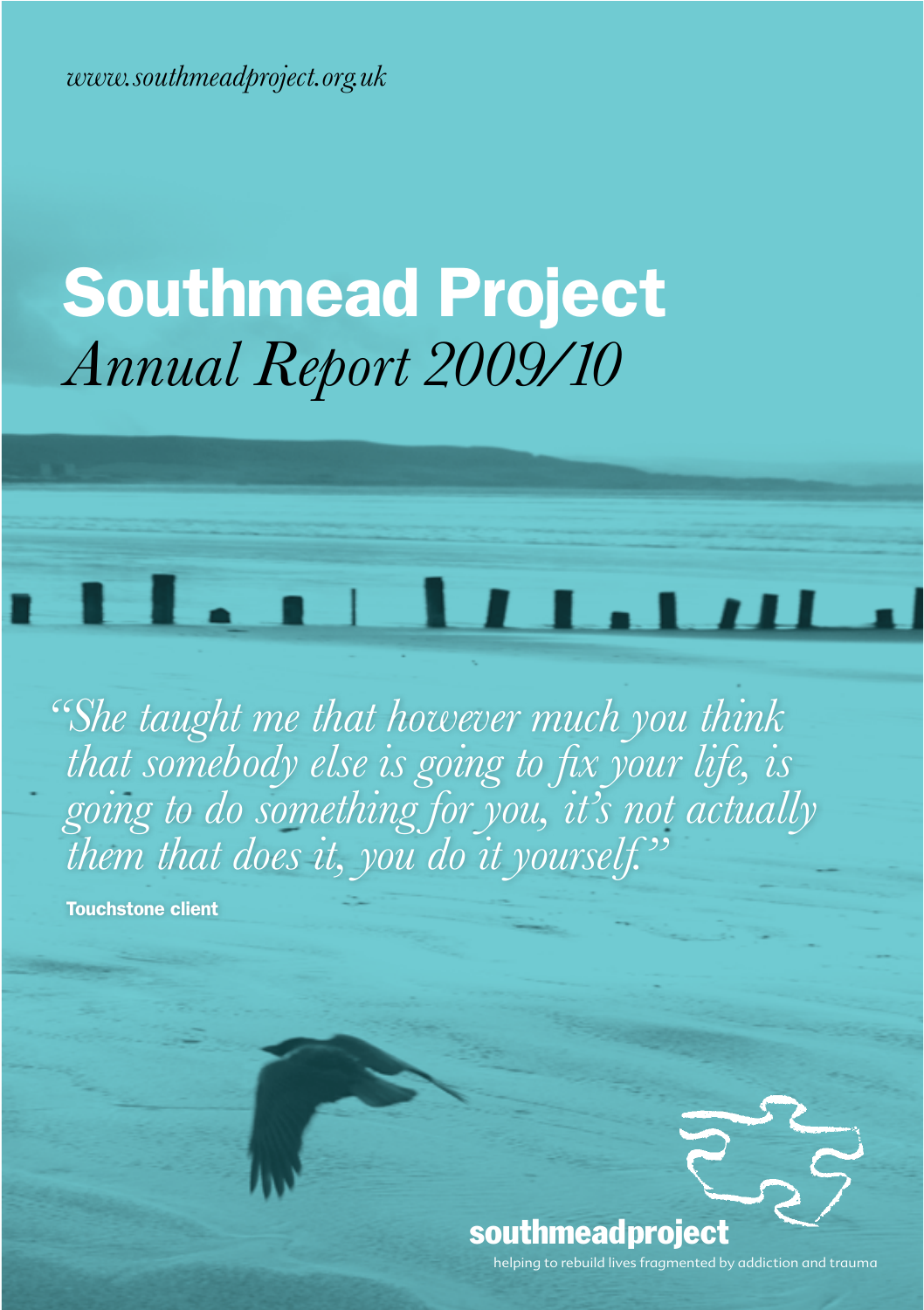## **The Southmead Project** *2009/10 overview*

#### **ACHIEVEMENTS**

A considerable achievement in the last year has been the success of the research carried out by Professor Kim Etherington of the University of Bristol which culminated in the book; Trauma, Drug Misuse and Transforming Identities. This was sponsored by the charity using secured funds from European Union with more indirect support from Big Lottery. Acknowledgment and recognition of what the book has to offer has come from far a-field with the leading drug agency in Greece having requested the book be translated into that language and the author travelling to that country to deliver specialist training based upon the findings in the book. This clearly demonstrates our ability to find ways of influencing future drug service provision.

The charity is pleased to announce the award to its chief executive officer, Mike Peirce MBE, of an honorary Doctorate from the University of Bristol in recognition of the work that has been carried out in relation to historic abuse, trauma and addiction.

#### **TRAINING**

The duo of training consultant Pat Johnson and chief executive officer Mike Peirce has continued to deliver high level training; Abuse, Addiction and Disclosure which has met with enormous success. Feedback from participants has been exceptional and with further courses planned for delivery later in 2010 we will build upon this excellent income generating opportunity safe in the knowledge that those who attend the training are getting exactly what they need.

*"It's dispelled the myth for me that sexual abuse can only be dealt with in a residential setting. I've always questioned this but now I have the confidence to go ahead and put my case."* Training participant

#### the Future

On-going discussions with Bristol City Council have led to the possibility of mainstream funding for the charity's work. Aiding this process will be the outcome of an evaluation of our work currently being conducted by representatives from the NHS.

Further potential for mainstream funding lay in the charity's progress in links made with organisations who deliver domestic abuse services across the city of Bristol.

Vast inroads have been made in consolidating our connection to the corporate sector and we are confident that ongoing discussions with a number of small to medium sized companies will prove to be a further source of financial and crucially inkind support.

The trustees are confident that given the commitment of the team – paid staff and volunteers, their exceptional skills levels, a proud track record of excellence, reliability and consistency of service delivery, the next 12 months will see the Southmead Project consolidate and, with good fortune secure a more certain future.

*"Touchstone should realise how much it touches people's lives. She really gave me hope, you know, she changed my life; she changed my life."*

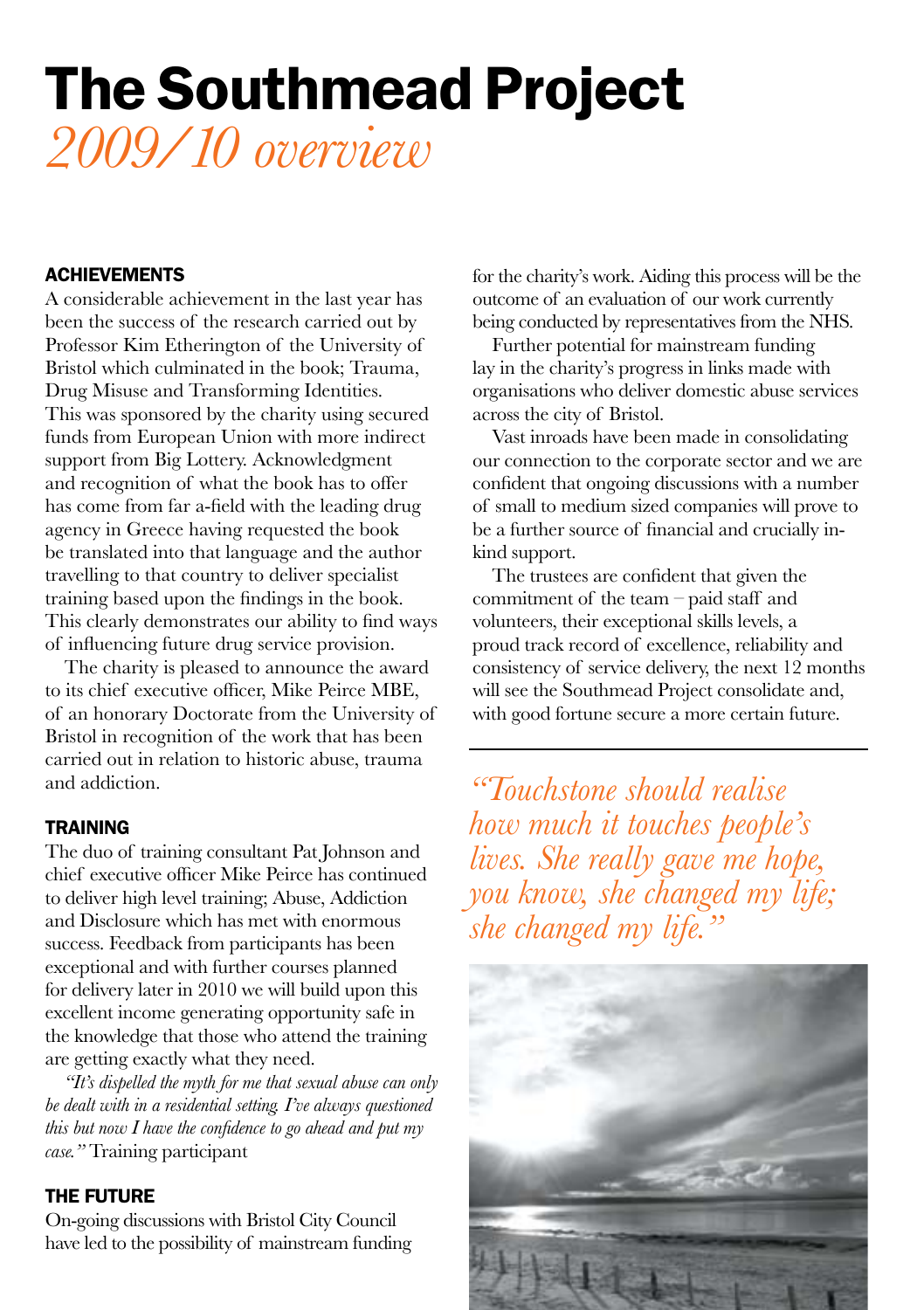

*"She taught me that however much you think that somebody else is going to fix your life, is going to do something for you, it's not actually them that does it, you do it yourself."*

#### **THANKS**

The trustees would like to thank all those people who have helped over the years for their continued support. May we look forward to carry on with faith, optimism and the incredible "stickability" so often demonstrated by the service users who find their way to us.

The trustees would also like to take this opportunity to thank all staff – paid and voluntary – for their continued support, however great or small.

#### strAtegic Development

#### *Crisis or prevention?*

In many respects it could be argued that all too often care services, particularly those dealing with sexual and physical abuse and domestic violence, are more geared to crisis intervention rather then preventative measures. We suggest the merits of prevention being far better and more cost effective than cure.

As an example, we can call upon a recent event where a service user, desperate to get help and continually turned away by a list of "experts", took drastic action culminating in a court appearance. By amazingly circuitous routes, the person eventually ended up here where, with the appropriate support, they are coming to terms with their historic abuse. The whole episode will have cost the taxpayer an unacceptable sum of money and we cannot estimate the needless suffering involved.

So, by way of strategic development, this charity will continue to remain at the forefront of delivery with prevention being the primary motive.

#### A cAll For ADDitionAl trustees

People often don't think that they have anything to offer but what we are looking for at Southmead is diversity and people with all kinds of backgrounds are desperately needed as trustees. Skills such as finance, legal, IT, HR and general business are all useful but we also need young people with lots of common sense who perhaps haven't yet acquired these skills.

As a trustee you can have a real influence on the success of the charity and at the same time develop a wide range of useful skills.

If you are passionate about making a difference and have the ability to operate in a multicultural environment, we need you. We ask you to:

- attend meetings and approve monthly minutes;
- answer emails and phone calls in between meetings;
- raise awareness and network in the community;
- participate in events.

#### the vAlue oF volunteers

Southmead Project is about reclaiming lives affected by abuse and addiction and we want to be able to support children and families who are affected by domestic abuse and drug and alcohol related issues.

We need volunteers with skills and enthusiasm to help us to start a fund raising group so that we can continue this vital work in our community.

We ask that you promote a good neighbour spirit that cares for our community and in return we can offer you a chance to meet new people and make new friends, a sense of camaraderie, learning new skills and having some fun. Some people who volunteer have this to say:

*"It enriches my life so much – I get satisfaction and purpose in life – it's a two way contribution."*

*"I struggle to put into words how is it has enriched my life."*

*"Volunteering provides me with some amazing experiences and encounters with new people and situations."*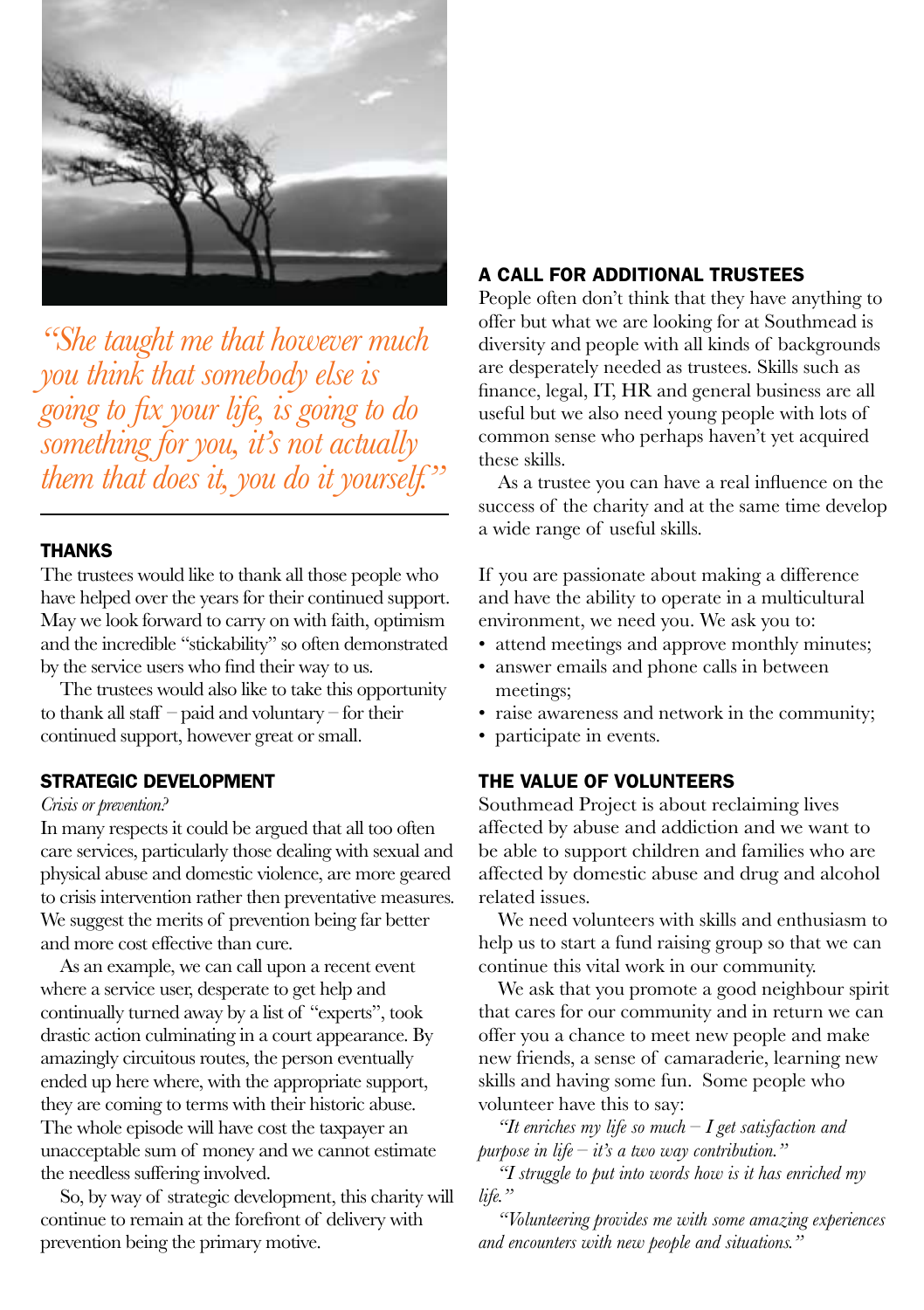The Southmead Project is now known in Australasia, Canada, Greece and the USA in addition to the UK through considerable sales of the book it sponsored, *"Trauma, Drug Misuse and Transforming Identities."*



*"I just feel like she gave me back my life, guided me into having a life, because I do."*

We want to set up a new fundraising group which will involve you in:

- planning your calendar of events;
- making a difference in you local community;
- organising and promoting events with other members;
- attending group meetings;
- building community networks and talking enthusiastically about our work;
- inspiring others to get involved.

If you are passionate about making a difference and being involved in this vital work please come and join us.

#### **OPERATIONS**

Southmead Project delivers in four key areas:

- specialist abuse counselling for adult survivors of child abuse who have turned to drugs, alcohol or other ways of self-harming in order to suppress the emotions that follow such trauma (domestic abuse figures highly within this);
- support for parents and carers of those dependant upon drugs, alcohol or other ways of self-harming;
- design and delivery of training in dealing with abuse, addiction and disclosure;
- emaining at the forefront of evaluation and research into the impact of abuse on the individual, the family and the wider community.

#### **TOUCHSTONE**

Our Touchstone sevice is a free professional counselling service run by Southmead Project offering confidential counselling to clients over the age of 16 who have a history of drug/ alcohol misuse and wish to deal with past experiences of emotional, physical or sexual abuse. Both long and short term counselling is offered based on individual client needs.

The Touchstone team consists of 3 paid counsellors and 3 volunteers and clients are seen either at Southmead Project's premises or at one of the charity's outposts which include Baddocks Wood School, Greenway GP Practice and Bristol Drugs Project.

Five clients attended the Moving On group over a 12-week period and four completed the programme. Subjects covered included assertiveness, relationships and basic life skills. Four clients completed the group work and there are ongoing conversations about creating a self-help group.

Client feedback suggests that until they accessed this service, it was difficult to find longer term psychological therapy because their problems were not deemed severe enough to access mental health services but still too complex to be addressed/dealt within six sessions of counselling/therapy.

Touchstone counsellors have skills to work with those who present with issues such as self-harm, trauma and addiction and clients have appreciated the person-centred approach to their presenting issues, the levels of communication and the warm environment offered by this charity.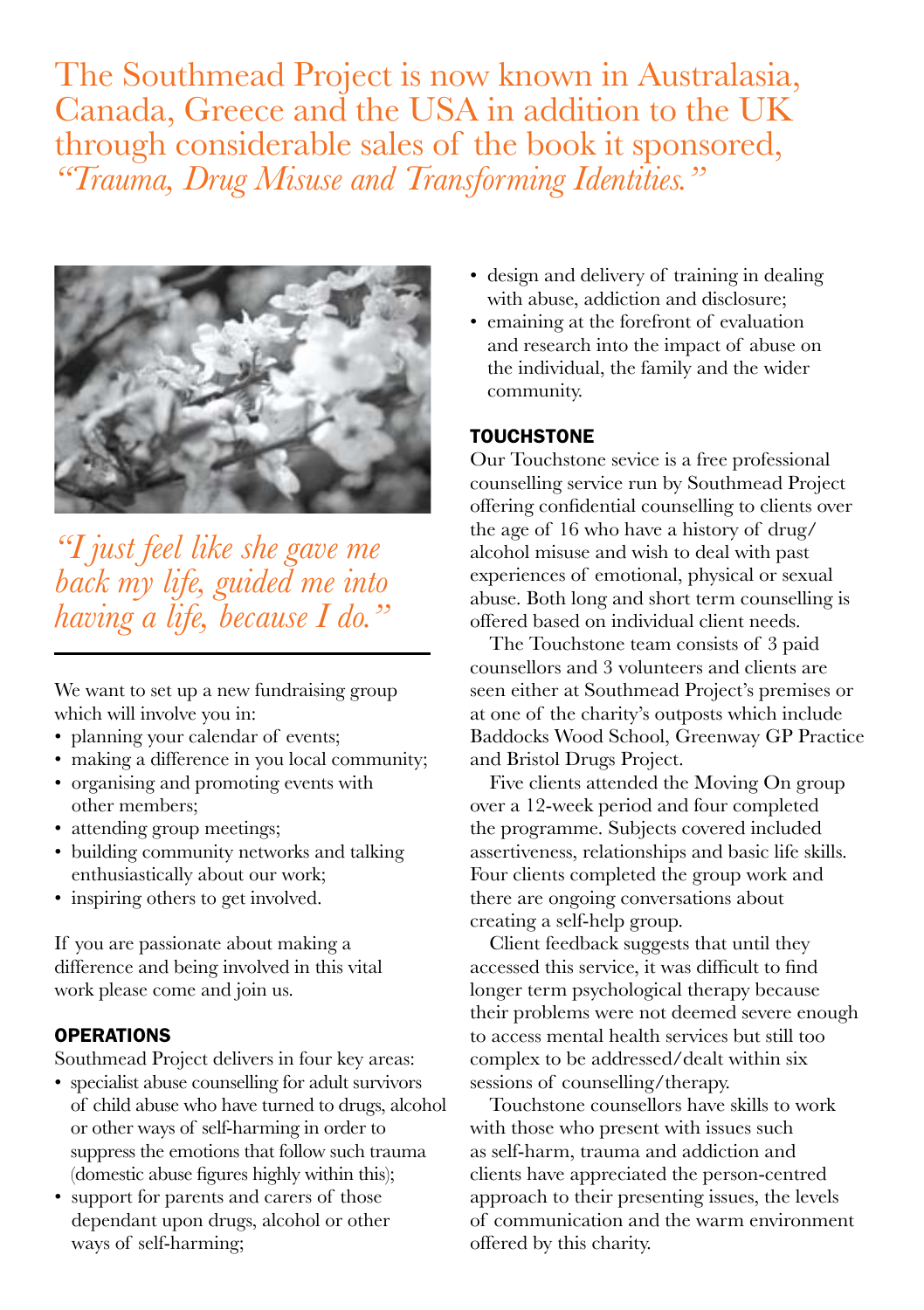#### The Southmead Project

*2009/10 overview*

### Parent & Carer Family Support Group

Words: *Tony Smeeton*

The Group, which is specifically for those in families who are affected by anothers addiction to drugs or alcohol, (whether they are a son or daughter, parent, grandparent or sibling), is going from strength to strength. We hold weekly meetings on Thursday evenings, facilitated by Emma Summerill, where we exchange experiences with others with similar problems, in a safe and confidential setting, always learning more about the process of addiction and the behaviour which surrounds it. We thereby gradually come to accept that we need to look after ourselves and get our own lives back, as so often all our attention is directed only towards our addicted loved one as we desperately try to stop them from destroying themselves. We learn that only they can do this and that some of our well meaning support may be enabling them to continue in their addiction.



So each of us gradually in our own way and our own time can make changes which may help our loved ones to seek help for themselves. We are all of us truly grateful to all those who have donated money to The Project for use in the Family Group and we ourselves are raising money by way of a recent sponsored buggy walk and other fund raising events. We are determined to keep our group going!

### Why join the Southmead Project?

Trustee *Dawn O'Neil* tells us her reasons.

**What helped you decide to join the charity?** I wanted to support an organisation who

could make a positive contribution to individuals and the community and who understands what the local needs are.

**What is your particular background/ experience?** Child protection and safeguarding.

**What's' in it for you' as a trustee?** Being around supportive and passionate people, believing in what they do. It is uplifting.

**What do you like best about the SP?** The important role they have to play in making a difference in peoples lives.

**What do you least like?** That the above does not get recognised by way of long-term funding.

**Would you recommend It?** Yes. Just a little bit of support goes a long way.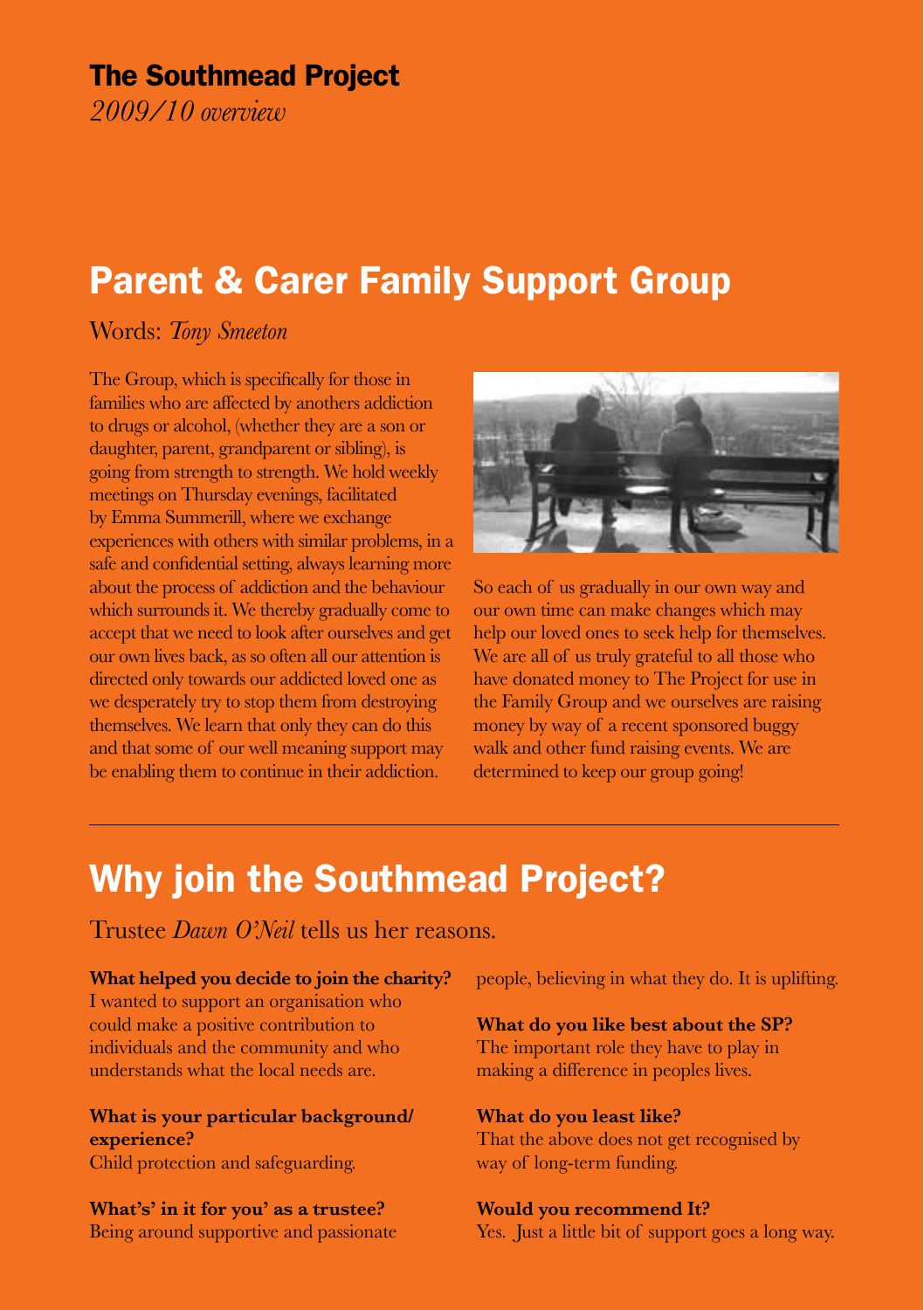## The figures

### Financial activity

*for the year ended 31st March 2010*

|                                    | <b>Unrestricted</b><br>2010 | <b>Restricted</b><br>2010 | <b>Total</b><br>2010 | <b>Total</b><br>2009 |
|------------------------------------|-----------------------------|---------------------------|----------------------|----------------------|
| <b>Income</b>                      |                             |                           |                      |                      |
| Donations and gifts                | 5,077                       | $\overline{0}$            | 5,077                | 11,351               |
| Investments                        | $\theta$                    | 245,953                   | 245,953              | 133,607              |
| Grants                             | 2,767                       | $\overline{0}$            | 2,767                | 2,733                |
| Trading activity                   | 2,733                       | $\Omega$                  | 2,733                | 1,039                |
| <b>Total income</b>                | 7,844                       | 245,953                   | 253,797              | 147,691              |
| <b>Expenditure</b>                 |                             |                           |                      |                      |
| Generating funds                   | 4,072                       | 41,404                    | 45,476               | 45,616               |
| Charitable activities              | 1,759                       | 114,842                   | 116,601              | 98,233               |
| Governance                         | 4,532                       | 45,456                    | 49,988               | 49,942               |
| <b>Total expenditure</b>           | 10,364                      | 201,701                   | 212,065              | 193,791              |
| Net income/exp                     | (2,520)                     | 44,252                    | 41,732               | (46, 100)            |
| Total funds brought forward        |                             |                           | 93,909               | 140,009              |
| <b>Total funds carried forward</b> | 135,641                     | 93,909                    |                      |                      |

The charity's major supporters for the period were the Big Lottery Fund, Lloyds TSB foundation, the AB charitable trust and the Clothworkers Foundation. Additional contributions came from the Spielman trust, Ashworth charitable trust, Bramble charitable trust, JM Britton, Beatrice Laing and the Pye charitable trust and over  $\text{\textsterling}5,000$ was received in other smaller donations.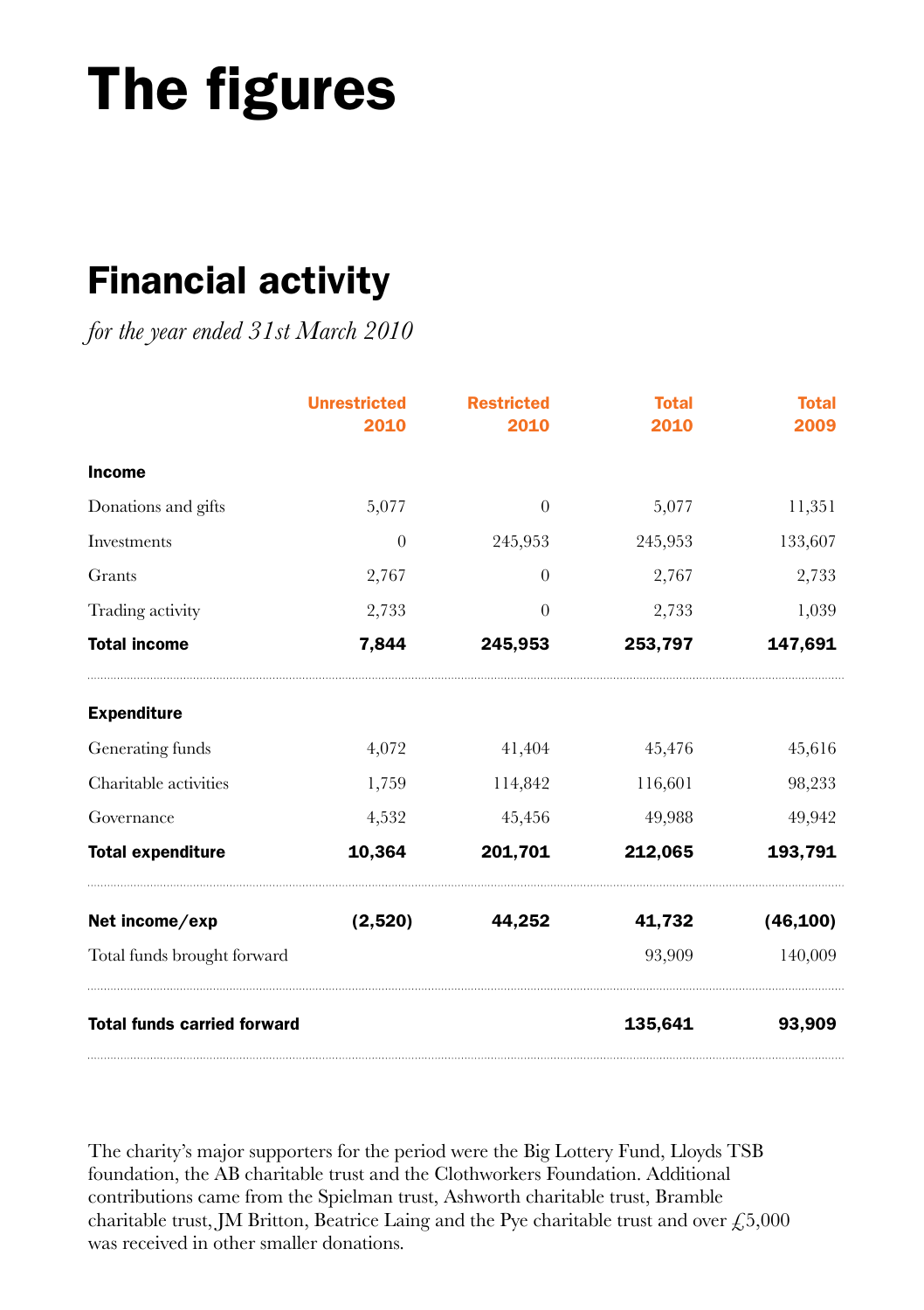## **The charts**

Total Touchstone clients seen: 121, 85 females and 36 males. There were 28 Referral Sources in addition to self referral. Of these 6 were from the statutory sector and accounted for 35 of the 121 clients. The attendance rate for booked sessions was 80%. In addition, the charity sees hundreds of people through its other support and training services.